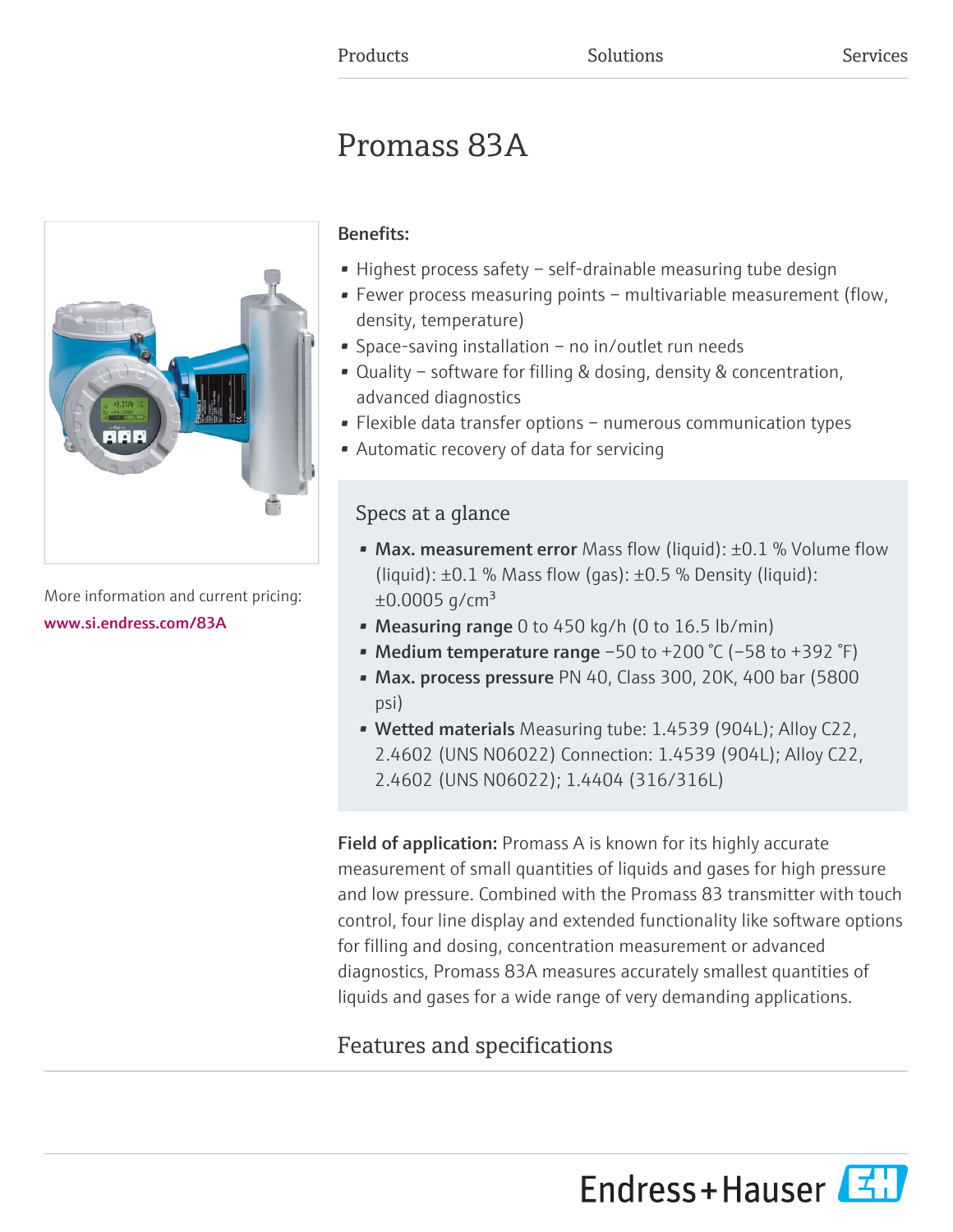#### Gas **Gas** Measuring principle

Coriolis

#### Product headline

The single – tube flowmeter for smallest quantities with extended transmitter functionality. Measuring accurately smallest quantities of liquids and gases for continuous process control.

#### Sensor features

Highest process safety – self - drainable measuring tube design. Fewer process measuring points – multivariable measurement (flow, density, temperature). Space - saving installation – no in/outlet run needs. Nominal diameter: DN 1 to 4 ( $\frac{1}{24}$  to  $\frac{1}{8}$ ). Process pressure up to 400 bar (5800 psi).

#### Transmitter features

Quality – software for filling & dosing, density & concentration, advanced diagnostics. Flexible data transfer options – numerous communication types. Automatic recovery of data for servicing. 4 - line backlit display with touch control. Device in compact or remote version.

#### Nominal diameter range

DN 1 to 4  $\left(\frac{1}{24} \text{ to } \frac{1}{8}\right)$ 

#### Wetted materials

Measuring tube: 1.4539 (904L); Alloy C22, 2.4602 (UNS N06022) Connection: 1.4539 (904L); Alloy C22, 2.4602 (UNS N06022); 1.4404 (316/316L)

#### Measured variables

Mass flow, density, temperature, volume flow, corrected volume flow, reference density, concentration

#### Max. measurement error

Mass flow (liquid):  $\pm 0.1$  % Volume flow (liquid): ±0.1 % Mass flow (gas):  $\pm 0.5$  % Density (liquid):  $\pm 0.0005$  g/cm<sup>3</sup>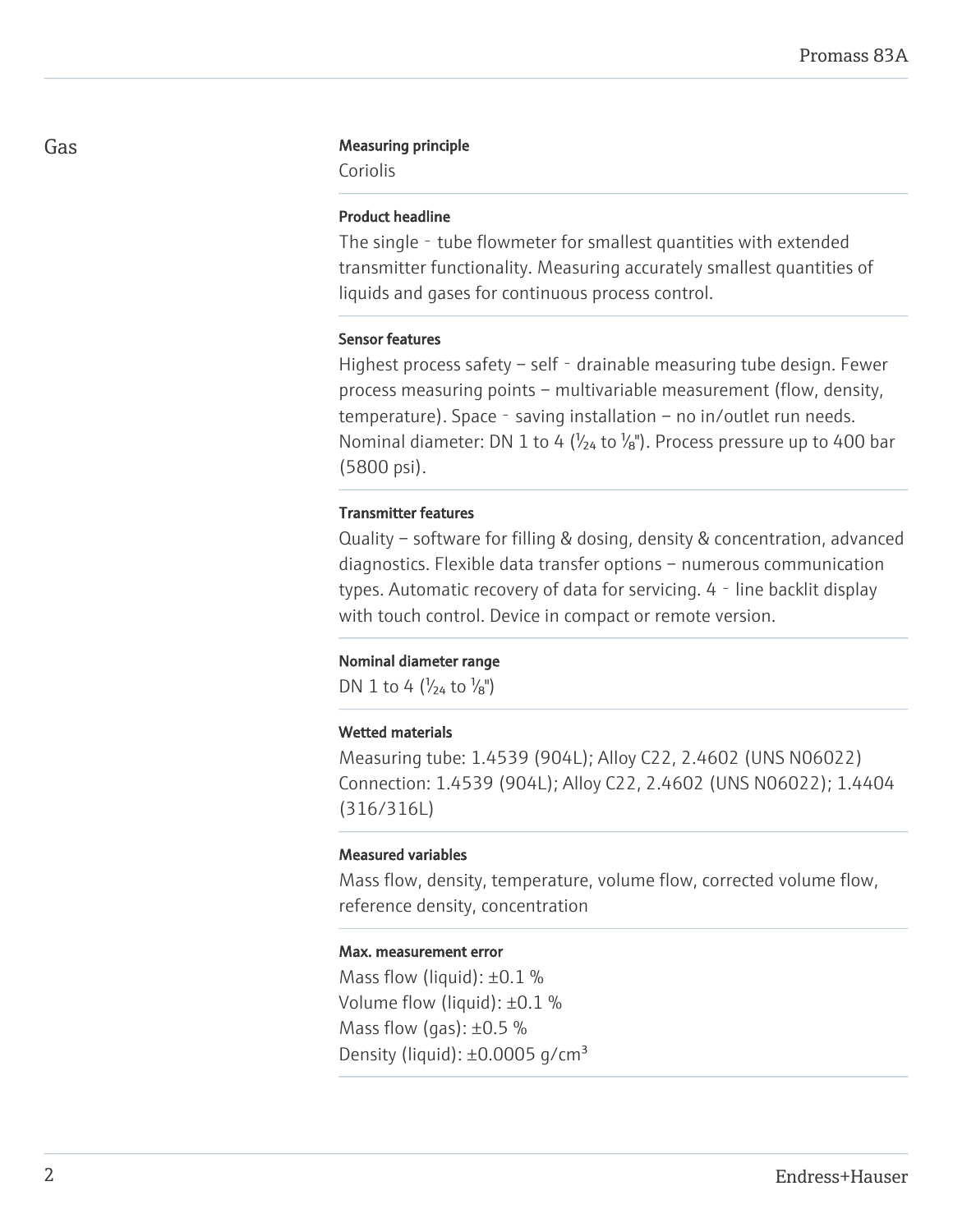#### Measuring range

0 to 450 kg/h (0 to 16.5 lb/min)

Max. process pressure PN 40, Class 300, 20K, 400 bar (5800 psi)

Medium temperature range  $-50$  to  $+200$  °C ( $-58$  to  $+392$  °F)

Ambient temperature range Standard: –20 to +60 °C (–4 to +140 °F) Option: –40 to +60 °C (–40 to +140 °F)

Sensor housing material 1.4301 (304), corrosion resistant

#### Transmitter housing material

Powder - coated die - cast aluminium 1.4301 (304), sheet CF3M (316L), cast

#### Degree of protection

IP67, type 4X enclosure. Remote transmitter: IP67, type 4X enclosure

#### Display/Operation

4‐line backlit display with touch control (operation from outside) Configuration via local display and operating tools possible

#### **Outputs**

4 modular outputs: 0‐20 mA (active)/4‐20 mA (active/passive) Pulse/frequency/switch output (passive) Relay

#### Inputs

2 modular inputs: Status 0‐20 mA (active)/4‐20 mA (active/passive)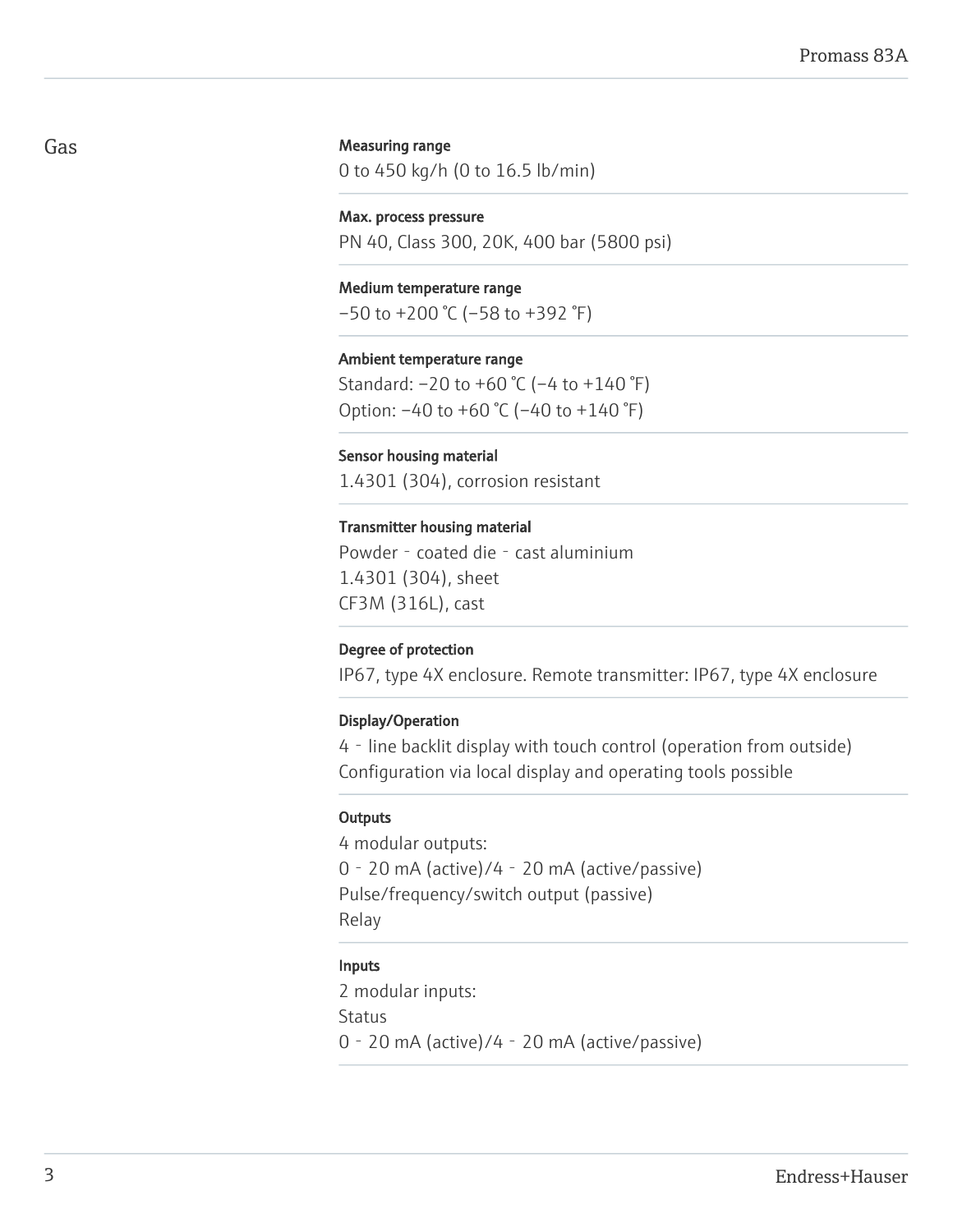#### Digital communication

HART, PROFIBUS PA/DP, FOUNDATION Fieldbus, Modbus RS485, EtherNet/IP

#### Power supply

DC 16 to 62 V AC 85 to 260 V (45 to 65 Hz) AC 20 to 55 V (45 to 65 Hz)

#### Hazardous area approvals

ATEX, IECEx, FM, CSA, NEPSI

#### Other approvals and certificates

3.1 material, calibration performed on accredited calibration facilities (acc. to ISO/IEC 17025), NAMUR, SIL CRN 3-A

#### Product safety

CE, C-tick, EAC marking

#### Functional safety

Functional safety according to IEC 61508, applicable in safety-relevant applications in accordance with IEC 61511

#### Metrological approvals and certificates

Calibration performed on accredited calibration facilities (acc. to ISO/IEC 17025), NAMUR

#### Pressure approvals and certificates

CRN

#### Material certificates

3.1 material

#### Hygienic approvals and certificates

3-A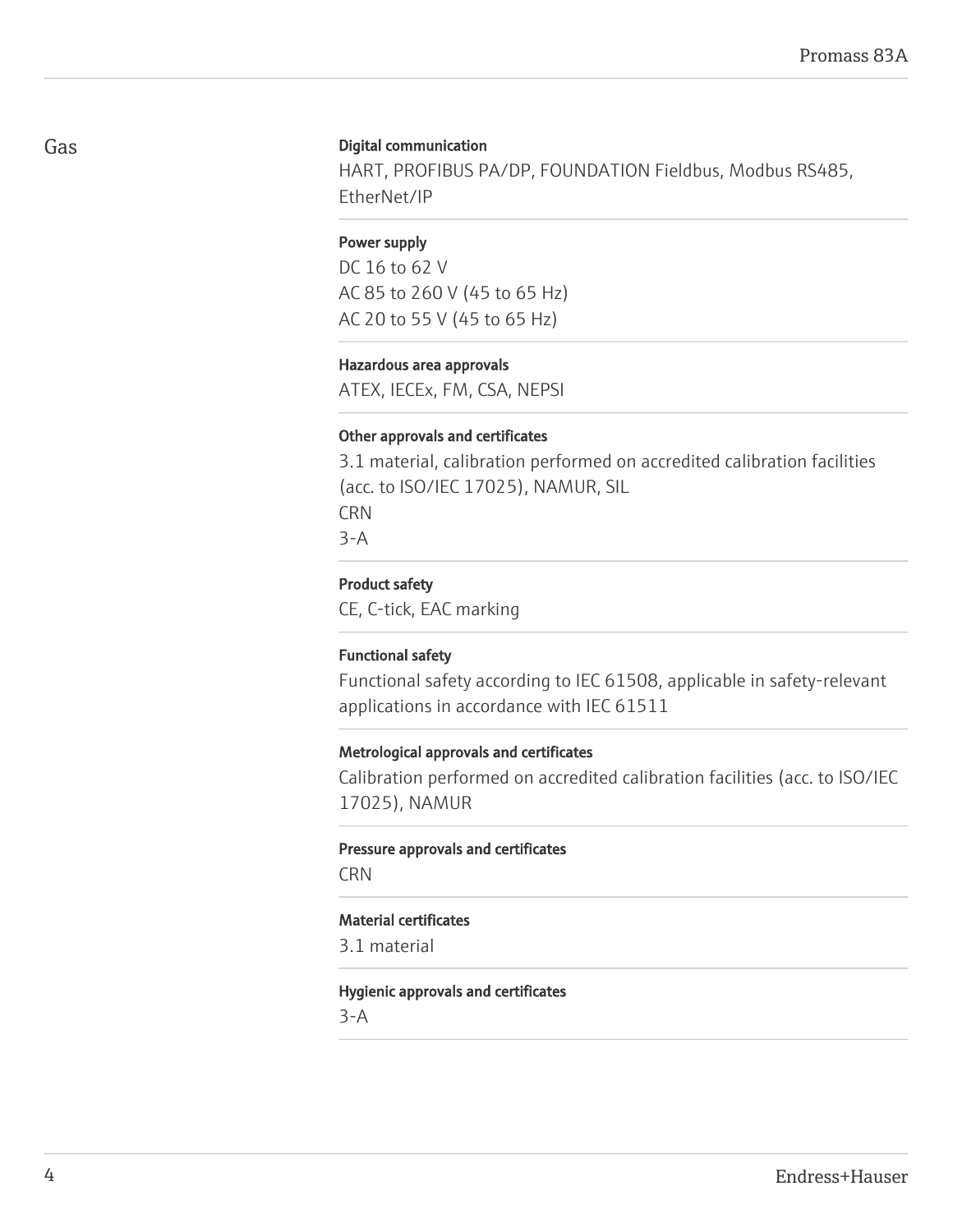# Density Measuring principle

Coriolis

### Characteristic / Application

The single-tube system for highest measuring accuracy with minimal flow rates.

#### Ambient temperature

 $-20...+65°C$  $(-4...+140°F)$ 

#### Process temperature

-50...+200°C (-58...+392°F)

#### Process pressure absolute

PN 16...400 Cl 150...600 JIS 10...63K

#### Wetted parts

904L/1.4539 Alloy C22/2.4602

#### **Output**

4...20mA Pulse/Frequency (10KHz), active/passive Relays/Status

#### Certificates / Approvals

ATEX FM CSA

Density/Concentration Measuring principle

Coriolis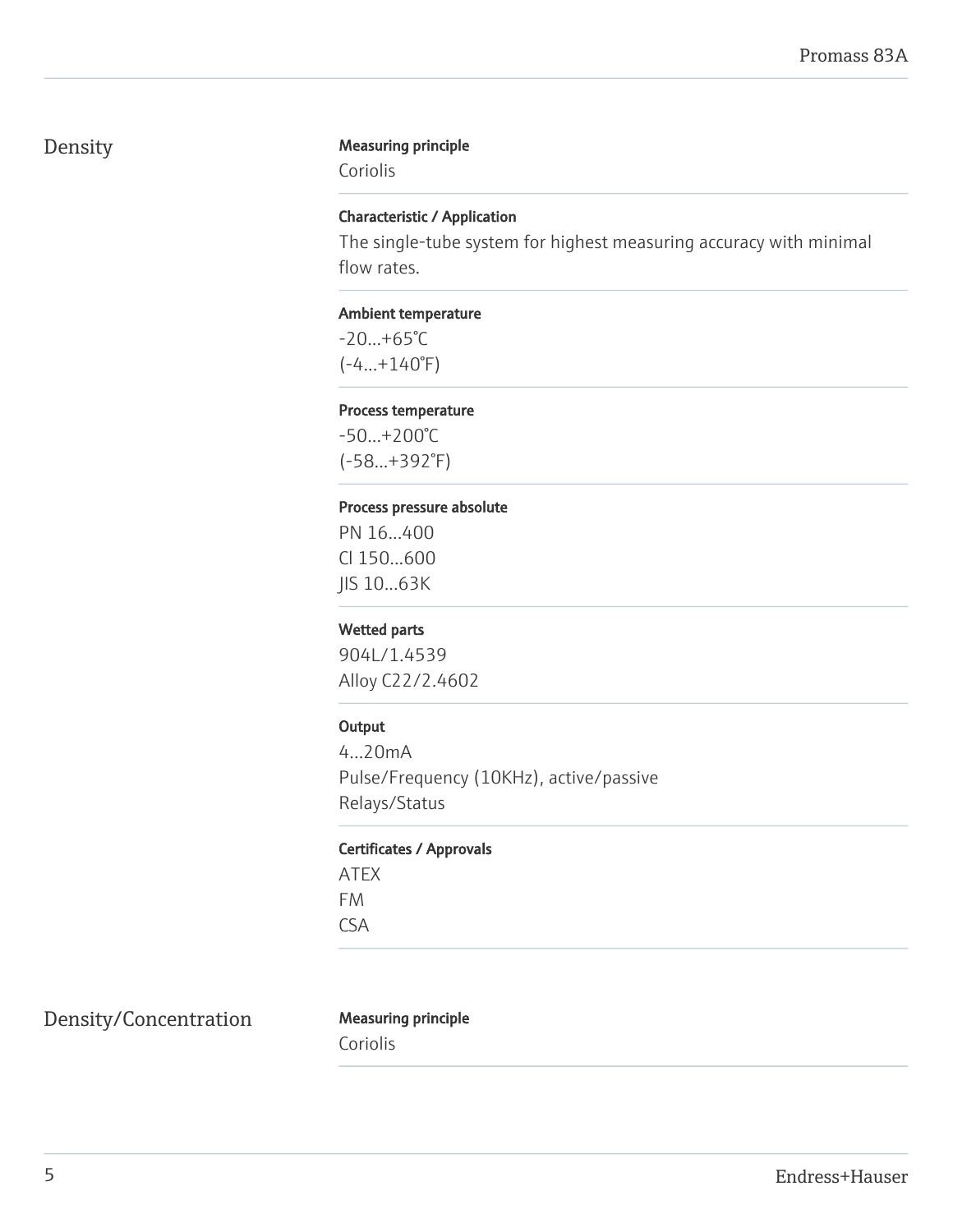## Density/Concentration

#### Product headline

The single – tube flowmeter for smallest quantities with extended transmitter functionality. Measuring accurately smallest quantities of liquids and gases for continuous process control.

#### Sensor features

Highest process safety – self - drainable measuring tube design. Fewer process measuring points – multivariable measurement (flow, density, temperature). Space - saving installation – no in/outlet run needs. Nominal diameter: DN 1 to 4 ( $\frac{1}{24}$  to  $\frac{1}{8}$ ). Process pressure up to 400 bar (5800 psi).

#### Transmitter features

Quality – software for filling & dosing, density & concentration, advanced diagnostics. Flexible data transfer options – numerous communication types. Automatic recovery of data for servicing. 4 - line backlit display with touch control. Device in compact or remote version.

#### Nominal diameter range

DN 1 to 4  $(V_{24}$  to  $V_{8}$ ")

#### Wetted materials

Measuring tube: 1.4539 (904L); Alloy C22, 2.4602 (UNS N06022) Connection: 1.4539 (904L); Alloy C22, 2.4602 (UNS N06022); 1.4404 (316/316L)

#### Measured variables

Mass flow, density, temperature, volume flow, corrected volume flow, reference density, concentration

#### Max. measurement error

Mass flow (liquid):  $\pm 0.1$  % Volume flow (liquid): ±0.1 % Mass flow (gas):  $\pm 0.5$  % Density (liquid):  $\pm 0.0005$  g/cm<sup>3</sup>

#### Measuring range

0 to 450 kg/h (0 to 16.5 lb/min)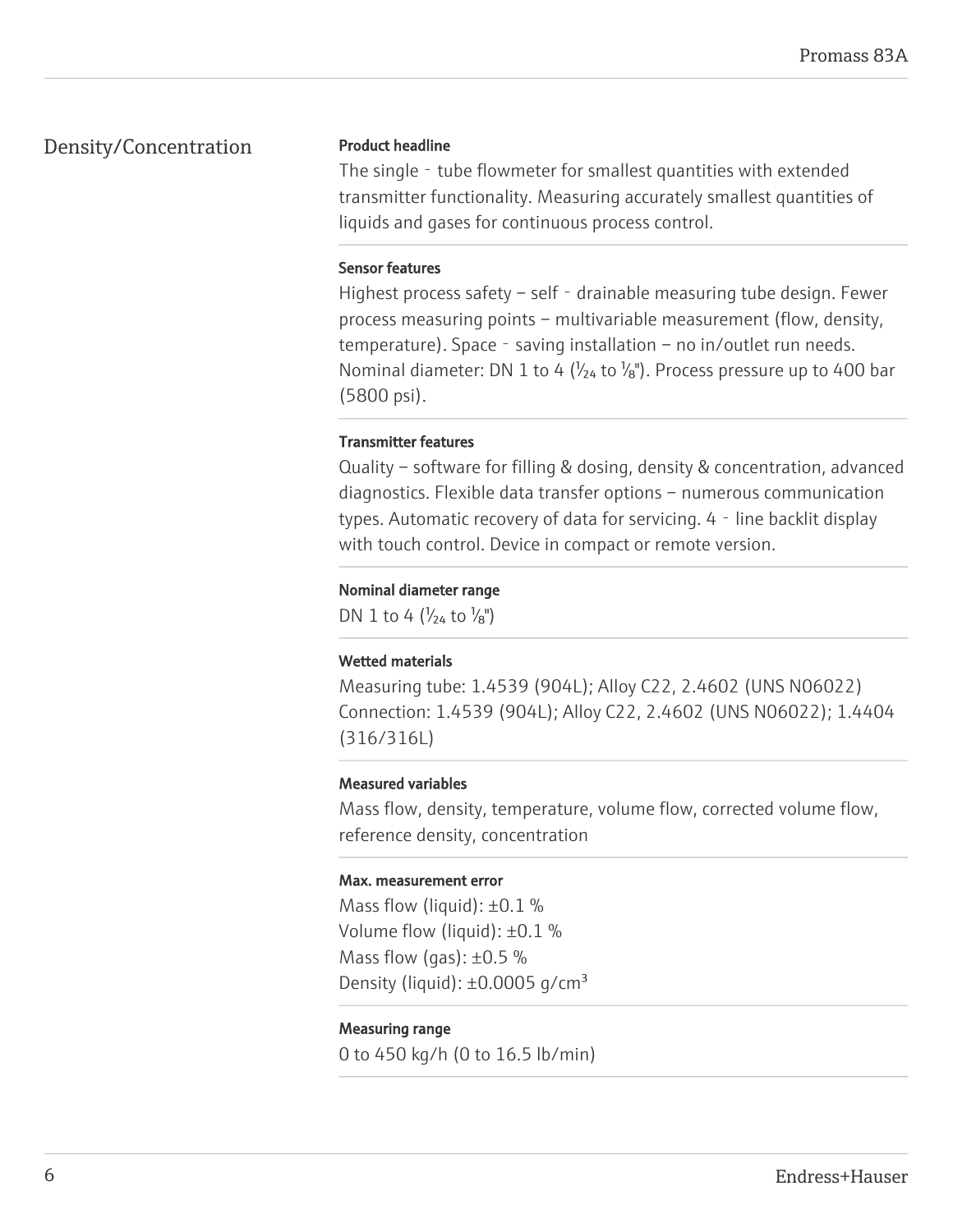# Density/Concentration

#### Max. process pressure

PN 40, Class 300, 20K, 400 bar (5800 psi)

#### Medium temperature range

 $-50$  to  $+200$  °C ( $-58$  to  $+392$  °F)

#### Ambient temperature range

Standard: –20 to +60 °C (–4 to +140 °F) Option:  $-40$  to  $+60$  °C ( $-40$  to  $+140$  °F)

#### Sensor housing material

1.4301 (304), corrosion resistant

#### Transmitter housing material

Powder - coated die - cast aluminium 1.4301 (304), sheet CF3M (316L), cast

#### Degree of protection

IP67, type 4X enclosure. Remote transmitter: IP67, type 4X enclosure

#### Display/Operation

4‐line backlit display with touch control (operation from outside) Configuration via local display and operating tools possible

#### **Outputs**

4 modular outputs: 0‐20 mA (active)/4‐20 mA (active/passive) Pulse/frequency/switch output (passive) Relay

#### Inputs

2 modular inputs: **Status** 0‐20 mA (active)/4‐20 mA (active/passive)

#### Digital communication

HART, PROFIBUS PA/DP, FOUNDATION Fieldbus, Modbus RS485, EtherNet/IP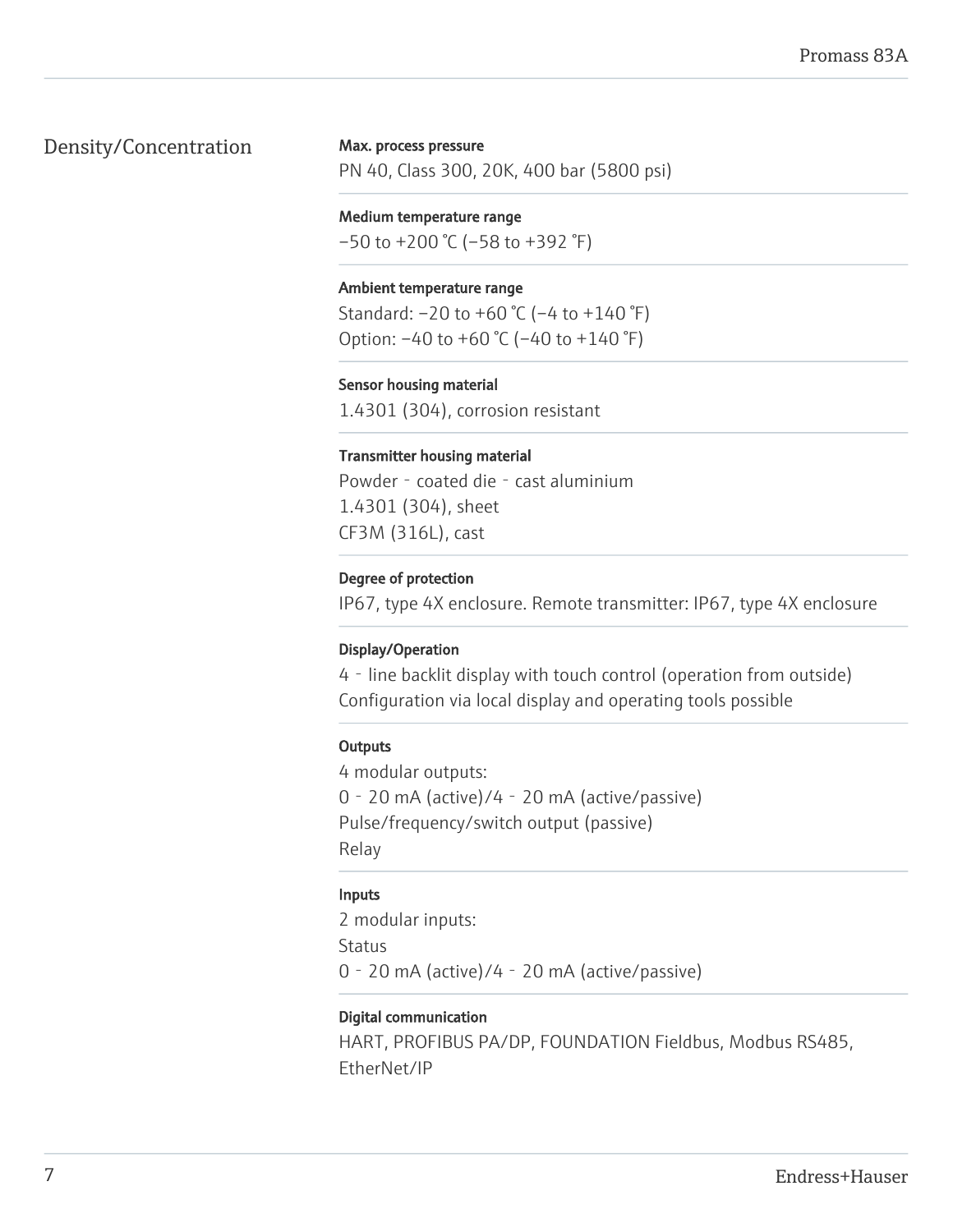# Density/Concentration

#### Power supply

DC 16 to 62 V AC 85 to 260 V (45 to 65 Hz) AC 20 to 55 V (45 to 65 Hz)

#### Hazardous area approvals

ATEX, IECEx, FM, CSA, NEPSI

#### Product safety

CE, C-tick, EAC marking

#### Functional safety

Functional safety according to IEC 61508, applicable in safety-relevant applications in accordance with IEC 61511

#### Metrological approvals and certificates

Calibration performed on accredited calibration facilities (acc. to ISO/IEC 17025), NAMUR

#### Pressure approvals and certificates

CRN

#### Material certificates

3.1 material

#### Hygienic approvals and certificates

3-A

#### Liquids Measuring principle

Coriolis

#### Product headline

The single - tube flowmeter for smallest quantities with extended transmitter functionality. Measuring accurately smallest quantities of liquids and gases for continuous process control.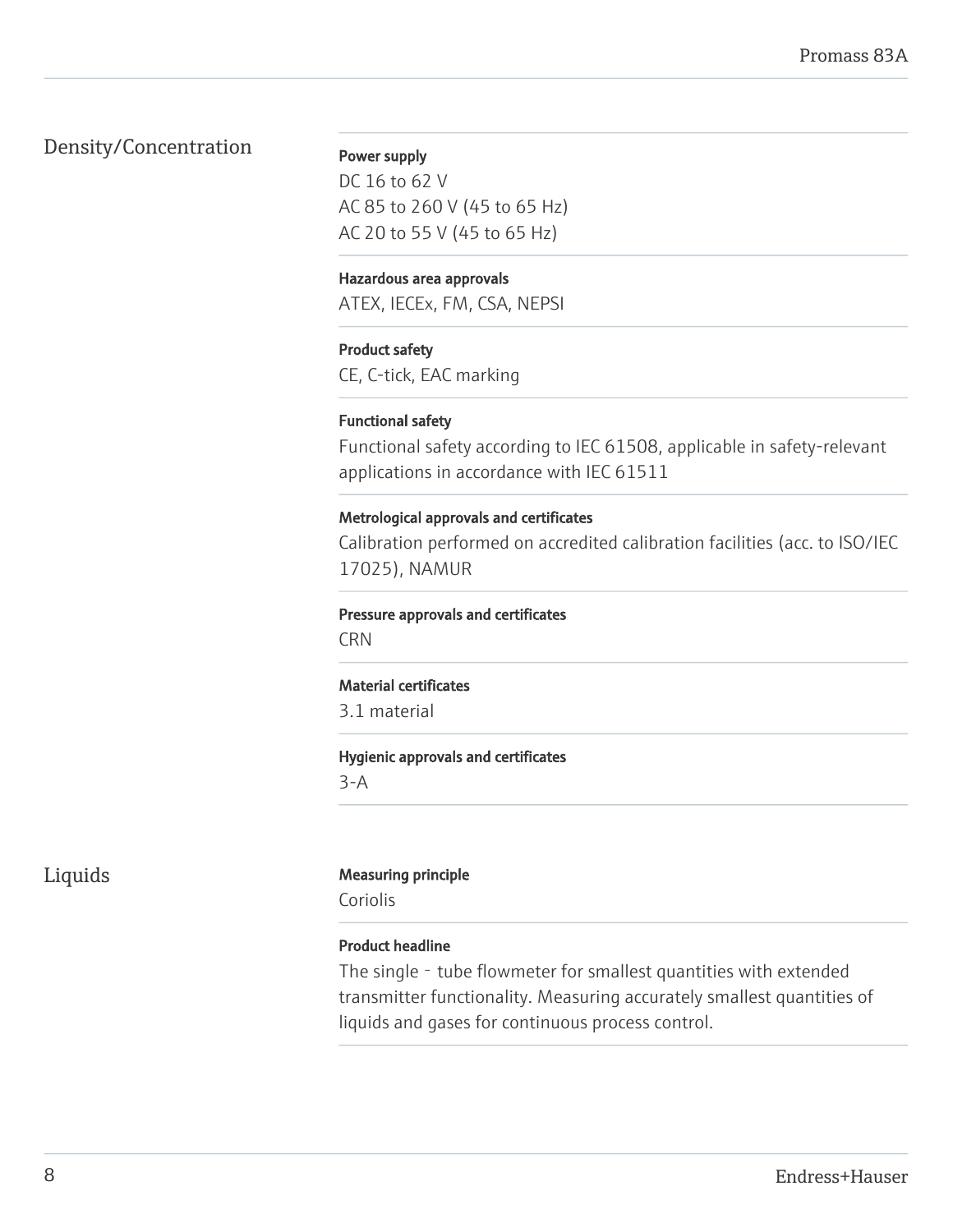# Liquids

#### Sensor features

Highest process safety – self - drainable measuring tube design. Fewer process measuring points – multivariable measurement (flow, density, temperature). Space - saving installation – no in/outlet run needs. Nominal diameter: DN 1 to 4 ( $\frac{1}{24}$  to  $\frac{1}{8}$ ). Process pressure up to 400 bar (5800 psi).

#### Transmitter features

Quality – software for filling & dosing, density & concentration, advanced diagnostics. Flexible data transfer options – numerous communication types. Automatic recovery of data for servicing. 4 - line backlit display with touch control. Device in compact or remote version.

#### Nominal diameter range

DN 1 to 4  $\left(\frac{1}{24} \text{ to } \frac{1}{8}\right)$ 

#### Wetted materials

Measuring tube: 1.4539 (904L); Alloy C22, 2.4602 (UNS N06022) Connection: 1.4539 (904L); Alloy C22, 2.4602 (UNS N06022); 1.4404 (316/316L)

#### Measured variables

Mass flow, density, temperature, volume flow, corrected volume flow, reference density, concentration

#### Max. measurement error

Mass flow (liquid):  $\pm 0.1$  % Volume flow (liquid): ±0.1 % Mass flow (gas):  $\pm 0.5$  % Density (liquid):  $\pm 0.0005$  g/cm<sup>3</sup>

#### Measuring range

0 to 450 kg/h (0 to 16.5 lb/min)

#### Max. process pressure

PN 40, Class 300, 20K, 400 bar (5800 psi)

#### Medium temperature range

 $-50$  to  $+200$  °C ( $-58$  to  $+392$  °F)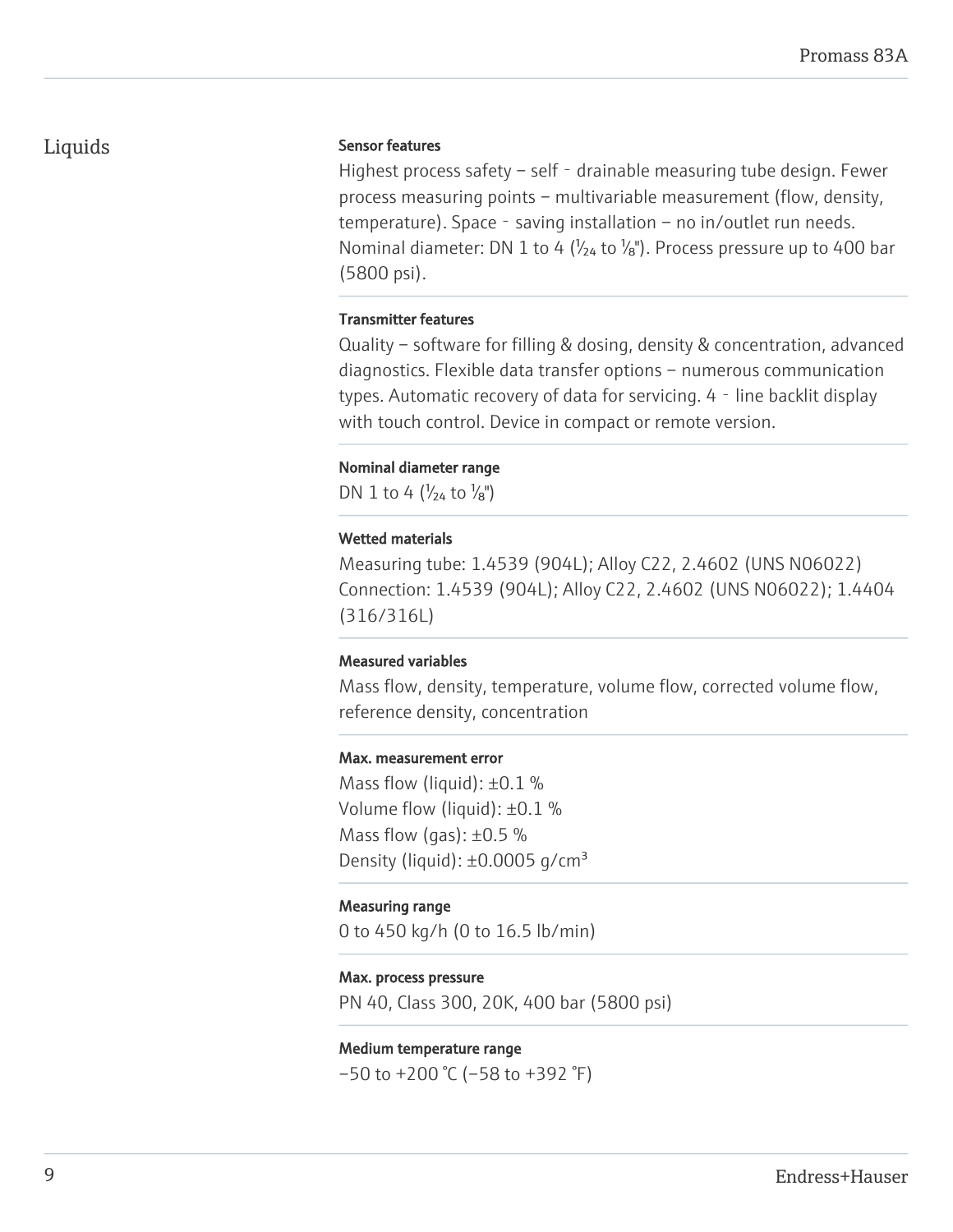# Liquids

#### Ambient temperature range

Standard: –20 to +60 °C (–4 to +140 °F) Option:  $-40$  to  $+60$  °C ( $-40$  to  $+140$  °F)

#### Sensor housing material

1.4301 (304), corrosion resistant

#### Transmitter housing material

Powder - coated die - cast aluminium 1.4301 (304), sheet CF3M (316L), cast

#### Degree of protection

IP67, type 4X enclosure. Remote transmitter: IP67, type 4X enclosure

#### Display/Operation

4‐line backlit display with touch control (operation from outside) Configuration via local display and operating tools possible

#### **Outputs**

4 modular outputs: 0‐20 mA (active)/4‐20 mA (active/passive) Pulse/frequency/switch output (passive) Relay

#### Inputs

2 modular inputs: Status 0‐20 mA (active)/4‐20 mA (active/passive)

#### Digital communication

HART, PROFIBUS PA/DP, FOUNDATION Fieldbus, Modbus RS485, EtherNet/IP

#### Power supply

DC 16 to 62 V AC 85 to 260 V (45 to 65 Hz) AC 20 to 55 V (45 to 65 Hz)